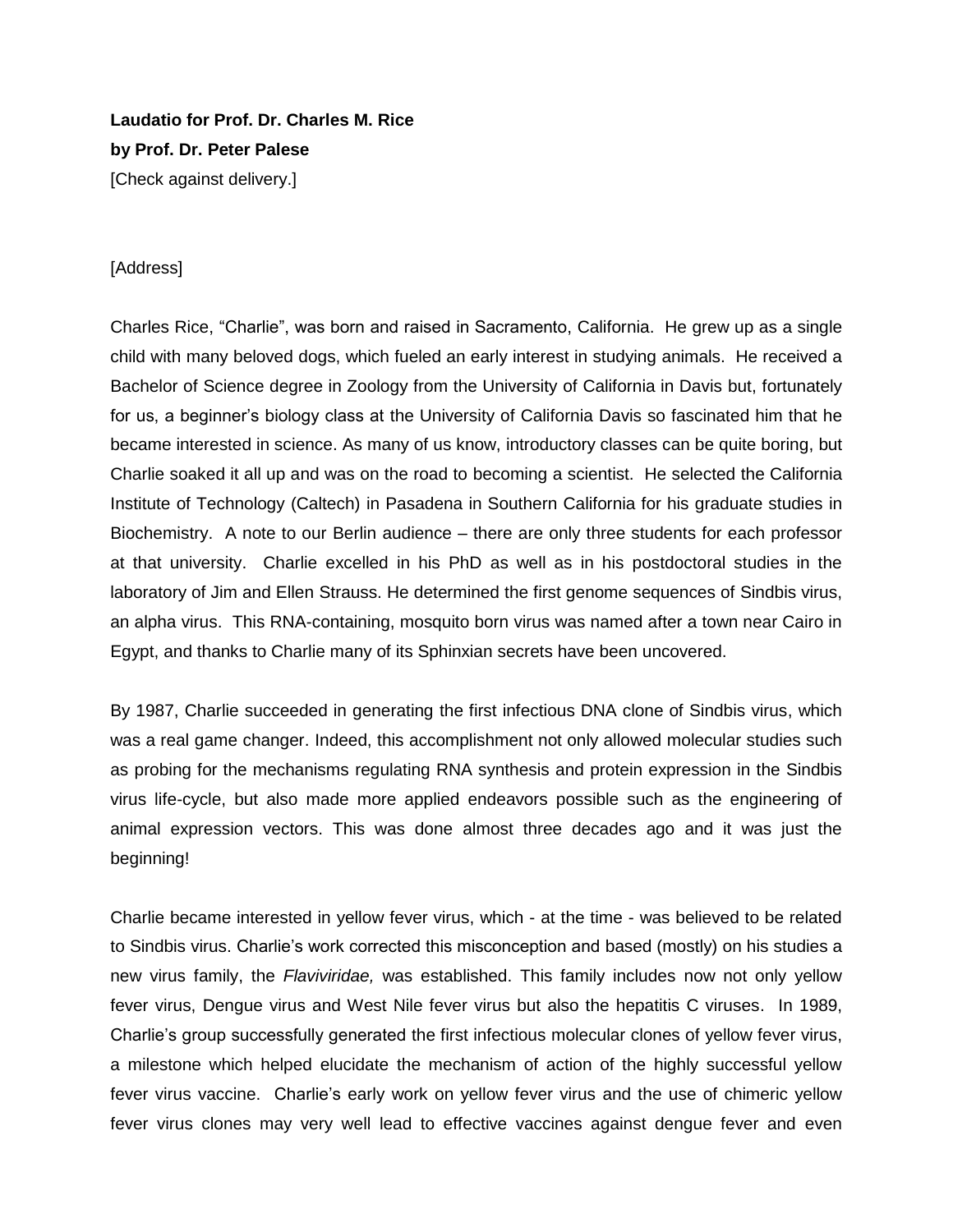malaria. The latter research was conducted at Washington University in St. Louis which attracted him with an independent faculty position. Moving from sunny Southern California to St. Louis must have been unfair punishment (anyone who knows about the weather there knows what I am talking about) and he endured it for fourteen years!

Despite these early successes, Charlie is best known for his work on hepatitis C virus. In 2001 he was recruited to lead a brand new multi-disciplinary Center for the study of hepatitis C, jointly run by the Rockefeller University, Weill Cornell Medical College, and New York-Presbyterian Hospital in New York City. Charlie set out to organize a strategic comprehensive study plan: first, map all the proteins of hepatitis C virus, then attack the RNA, and establish tissue culture systems, and finally develop suitable animal models. I remember one of Charlie's early hepatitis C papers showing that the 3' terminus of the virus's RNA (as published at the time) was wrong. Having the correct sequence, Charlie's group was the first to generate an infectious molecular clone which allowed the molecular studies on Hepatitis C virus replication in tissue culture, and in chimpanzees. These studies were essential for the rapid progress in the field.

I also want to mention the elegant work on the complex cellular receptors of hepatitis C virus. His group identified the tight junction proteins, claudin-1 and occludin, as essential hepatitis C virus entry factors, which together help explain why this virus preferentially infects human liver cells.

Another of his great scientific achievements is the body of work on the structure and function of the hepatitis C virus NS5A protein. This phosphoprotein is involved in viral RNA replication and has become an excellent target for several FDA-approved drugs which, combined with protease inhibitors, have revolutionized the treatment of Hepatitis C virus infection. In fact, Charlie's discoveries and, equally important, the many tools he developed, have been essential for identifying and characterizing these potent drugs against hepatitis C; undoubtedly one of the major medical breakthroughs of this decade. These combination treatments are curative in many patients which should not be forgotten in all the discussions about health policies.

Charlie is a charismatic leader and mentor. He has a large group which produced many scientists who are successful in their own right. He mentored well over 150 students and postdoctoral fellows throughout the years. He is a highly sought after reviewer of papers and programs and serves as a consultant for many non-profit as well as for-profit entities. On a personal level, he is a calm, well-liked, and friendly colleague. He and his dear wife, Peggy